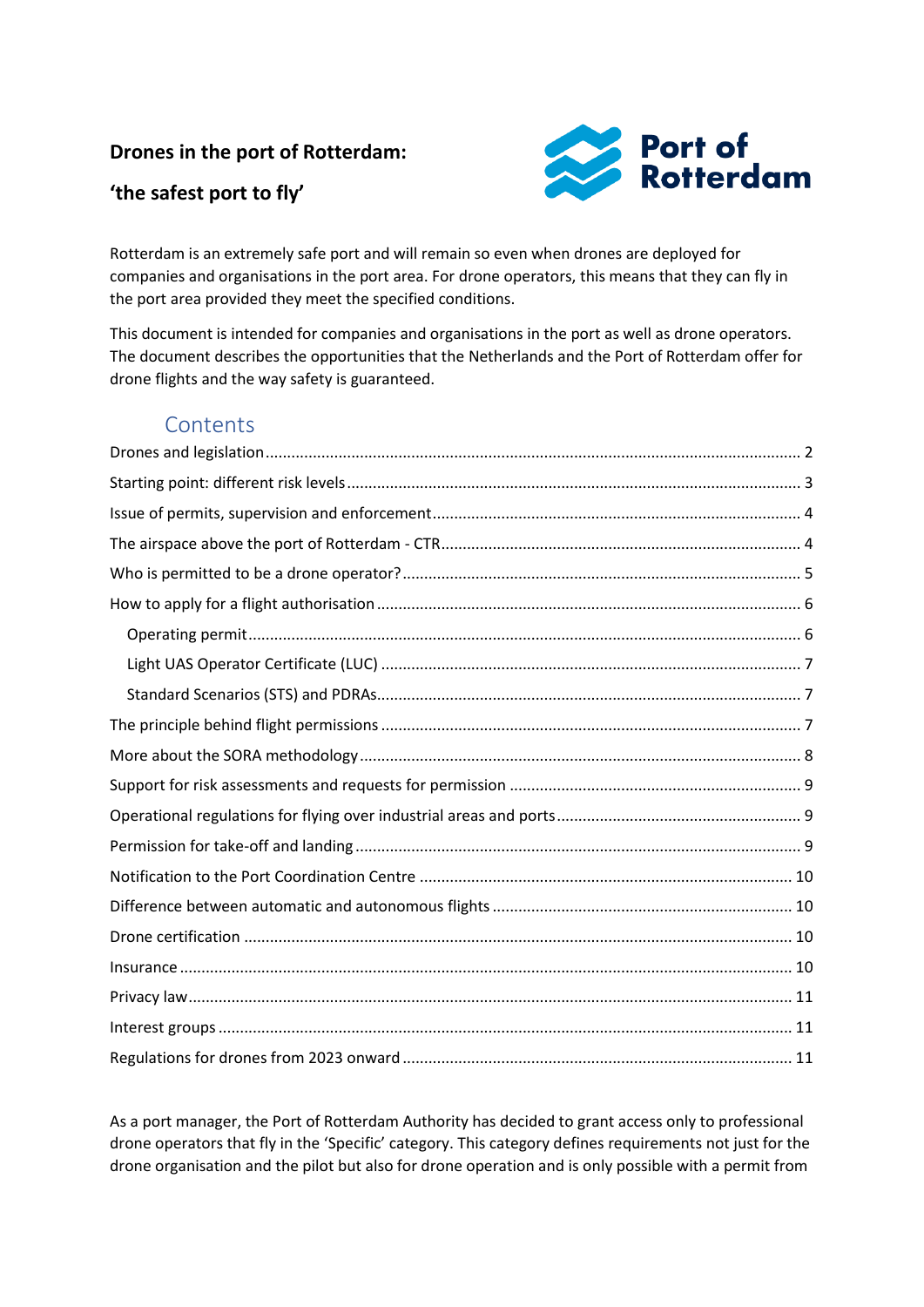

ILT (the Dutch Human Environment and Transport Inspectorate). You can find more information on this subject below. The 'Open' category, which does not require a permit, is not permitted in the port.

This document provides an overview of the legislation on which drone operations in the port are based. It also provides a perspective on the opportunities for future drone operations. In consultation with the competent authorities, for future operations we are investigating whether and to which extent additional regulations are required for specific geographical areas, but also for subjects such as privacy and cybersecurity.

Today's drone operations will make way for more complex situations in the coming years, such as longer distances, heavier drones, automatic flights out of sight of the pilot, autonomous flights without a pilot on the ground, drone flights above crowds, drone flights with packages and in the longer term unmanned drone flights with cargo and passengers. This means that in the years to come, the permits will be expanded from:

- the current VLOS (Visual Line of Sight: the drone must remain in sight) and
- EVLOS (Extended Line of Sight) flights to
- BVLOS (Beyond Line of Sight: the drone flights out of sight or even autonomously, entirely without a pilot) flights.

Permits are currently issued sporadically for 'Extended Line of Sight', which means that flights can be flown within a radius of 1 to 1.5 km. A drone-friendly port cannot function without a high degree of security. This means that expansions of the possible options will be introduced step by step.

The Port of Rotterdam Authority is following the European legislation in this regard. This article is an interpretation of that legislation, and no rights can be derived from it. The official regulations are available on the websites of the [Central Government](https://www.rijksoverheid.nl/onderwerpen/drone) or [ILT.](https://www.ilent.nl/onderwerpen/drones)

#### <span id="page-1-0"></span>Drones and legislation

The European legislation for drone flights came into force in all the EU Member States on 31 December 2020. These regulations provide greater scope than ever in terms of drone applications over longer distances, remote control and more autonomy in flights. The process is divided into phases:

- Phase 1: distance from people, buildings, CTR (before 2019)
- Phase 2: above crowds and contiguous buildings (since 2020)
- Phase 3: beyond line of sight (BVLOS)
- Phase 4: airspace that is now exclusively reserved for manned aviation will be opened up to unmanned aviation. This will require specific agreements, protocols, software and hardware such as transmitters.

We are currently between Phase 2 and Phase 3. Corridors are now being opened step by step to make safe BVLOS flights possible.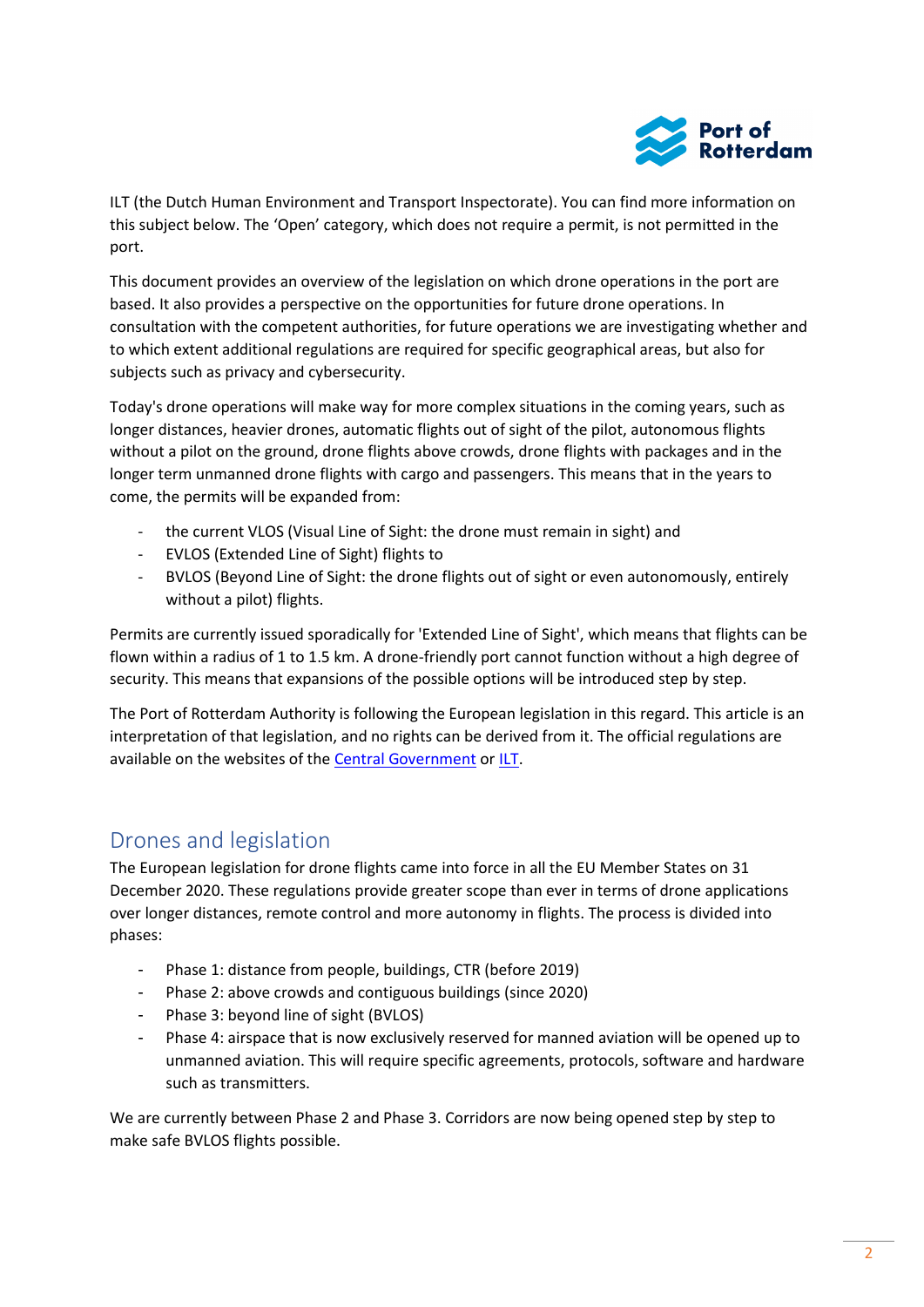

The EU Member States are responsible for applying the European regulations for drones in their individual countries. In the Netherlands, this is the task of the Dutch Ministry of Infrastructure and Water Management. This Ministry is also responsible for the register in which all drone pilots and the exams for drone pilots are recorded.

## <span id="page-2-0"></span>Starting point: different risk levels

The EU regulations are divided into 3 risk levels: low, medium and high.

- Low-risk flights = Open category. The Open category is not permitted in Dutch seaports. The seaports have recommended this zoning to the Ministry because of the low numbers of commercial applications in the port in the Open category, the limited requirements for this category and the absence of a permit requirement. With this measure the airspace can be kept optimally accessible for commercial applications and developments.
- Medium-risk flights = Specific category. The following explanation only relates to flights with a medium risk, the Specific category. The risk relates to the flight itself and the weight of the drone, but also to the conditions and the flight area. For example, for medium-risk flights:
	- it is permitted to fly above people (but not above crowds)
	- **·** flights near aerodromes are permitted
	- drones heavier than 25 kilos and with a wingspan of up to 3 metres may be flown
	- drones may be flown inside the built environment
	- drones may be flown higher than 120 metres
	- drones are permitted to drop material for example, spraying crops
	- it is permitted to fly outside direct view, beyond visual line of sight (BVLOS)
- $\blacksquare$  High-risk flights = Certified category: this is the category in which people are transported but also dangerous substances that can pose a high risk to others in the event of an accident. Drones that are longer than 3 metres and are designed to fly over gatherings of people also fall into this category.

Not all the requirements for the Certified category have yet been defined. It is therefore not yet possible to fly in this category. EASA, the European Aviation Safety Agency, is still developing regulations for this category.

EASA has decided to split the operations in the Certified category into several phases and to first tackle the following three types of operations:

- 1. Operations type #1: International flights of certified cargo drones conducted in accordance with instrumental flight regulations (IFR) in airspace classes A-C and take-off and landing at aerodromes within the scope of EASA. For example, an unmanned A320 that transports a cargo from Paris to New York.
- 2. Operations type #2: Drone operations in urban or rural environments that use predefined routes in airspace in which U-space services are provided. This includes operations of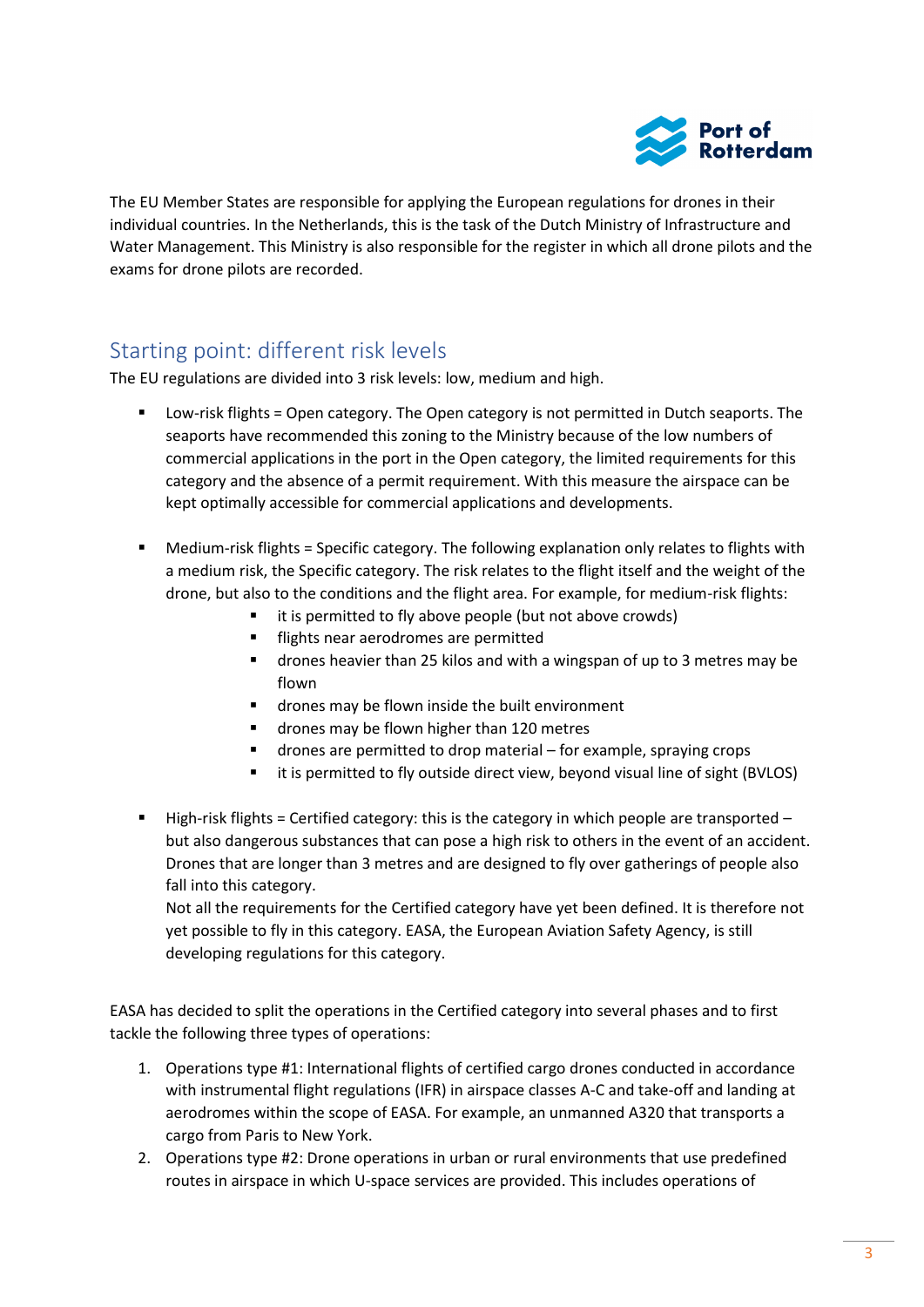

unmanned drones carrying passengers or cargo. For example, air taxi or parcel delivery services that come directly to your balcony or the roof of your building or front garden.

3. Operations type #3: Operations as in type #2, but then conducted with an aircraft with a pilot on board. This is actually expected to relate to the first type of air taxi operations, where the pilot will be on board. In a second phase, the aircraft will be controlled remotely.

For the source and for more information, see the [website of EASA.](https://www.easa.europa.eu/domains/civil-drones-rpas/certified-category-civil-drones)

### <span id="page-3-0"></span>Issue of permits, supervision and enforcement

The issue of permits for the Specific and Certified categories is the responsibility of the ILT. The ILT also monitors the correct use of the permits and the certificates of the pilot, aircraft and operator, where necessary. Operational enforcement is the task of the police. Pilots and drone operators must be registered with RDW (the Dutch vehicle approval and information authority). Violations can be heavily fined and can lead to seizure or even recovery of revenue earned for the service.

The legislation is risk-based, and it is up to the drone operators to demonstrate how they deal with risks before they receive a flight permit from ILT. The core of the regulations is: the more risk a drone flight entails, the higher the requirements to be met by the operator, the pilot, the drone and the flight operation.

Professional drone operators are welcome in the port. A professional drone operator works with an operating permit for the Specific category.

## <span id="page-3-1"></span>The airspace above the port of Rotterdam - CTR

On the GoDrone website and app developed by LVNL, the drone map of the Netherlands shows the location of the no-fly zones for the Open category. GoDrone also includes information about restrictions and/or exceptions that apply in a certain area.

A large part of the port of Rotterdam is located in an airport area, the CTR, which is controlled by Air Traffic Control (LVNL). In this area, contact with the LVNL is required for permission to fly a drone professionally. Drone operators should also check whether there is a temporary airspace closure, as displayed in blue on the map below.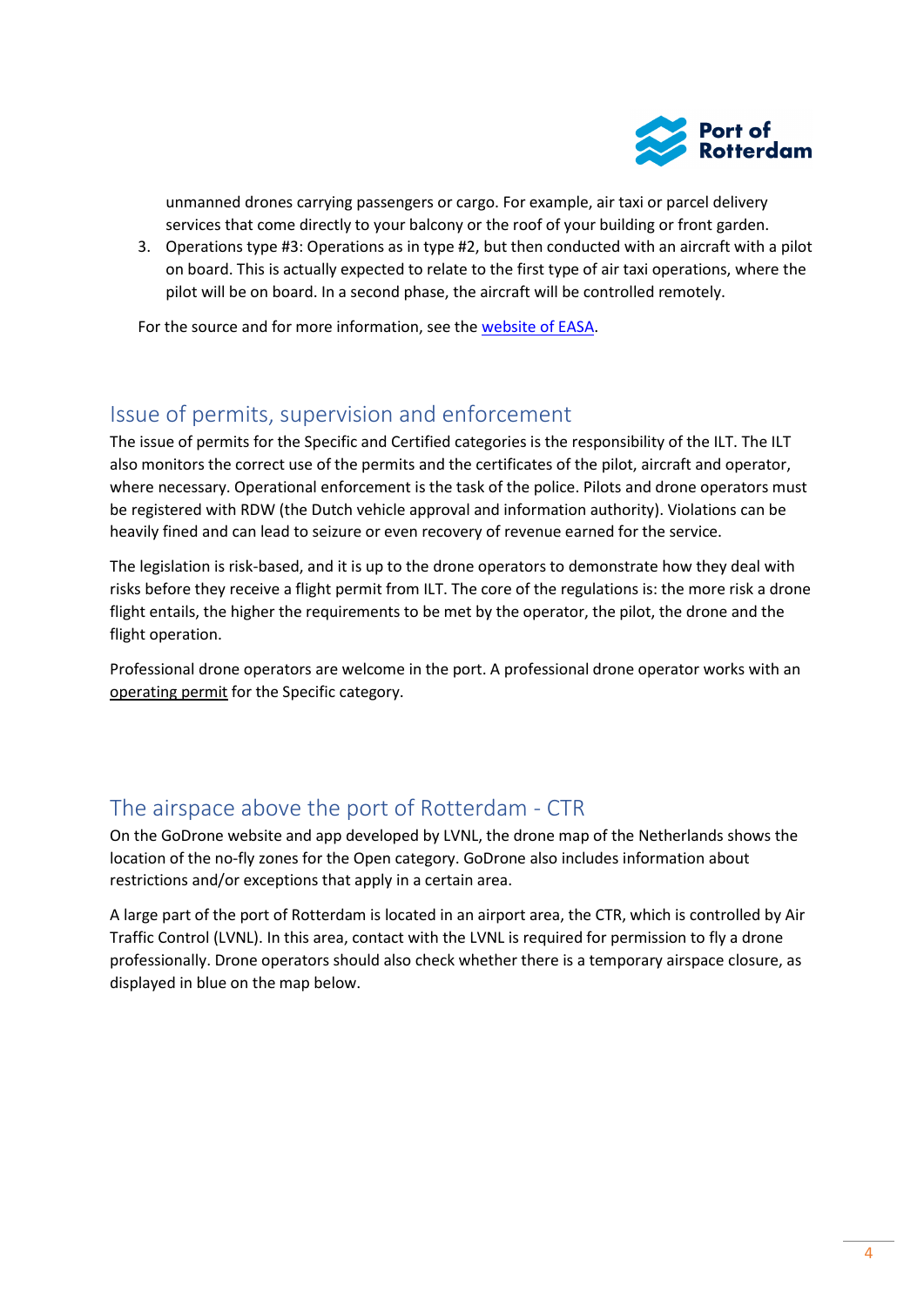

#### Luchtruim



Professional drone operators can use GoDrone to submit an application for a drone mission in the CTR. Half of the port of Rotterdam falls outside the CTR, the other half inside it.

Almost the entire port of Rotterdam is accessible for drone operations. Only a small part of the port (near Schiedam) is (still) completely prohibited, due to CTR requirements.

There are still a number of additional requirements for a flight operation in the CTR.

- An exemption for flying without a transponder and the use of the procedure in the Operational Manual.
- Two-way radio contact during the drone operation. Here, the use of a 10-metre antenna is recommended to improve the quality of the signal from a low altitude.

Since the beginning of 2022, drone operators active in the Specific category have been allowed to conduct drone operations in the inner circles of civilian CTRs, such as those of Rotterdam The Hague Airport. An amendment to the law has changed the definition of inner circle such that flights in the inner circle are no longer prohibited.

The correct procedures must however be included in the manual, mitigating measures must be included in the SORA and the mission plan must be submitted via GoDrone. The ATC clearance and two-way radio contact with the control tower during the flight also remain mandatory. Finally, LVNL has set maximum limits for the number of drones that may fly simultaneously in the CTR. The procedure can be found on [lvnl.nl.](https://www.lvnl.nl/ohd/bijzondere-vluchten/drones)

#### <span id="page-4-0"></span>Who is permitted to be a drone operator?

To make a drone flight in the Specific category, you must:

Register as an operator by requesting an operator number from RDW. The operator owns one or more drones and is ultimately responsible for the flight. RDW registers operators and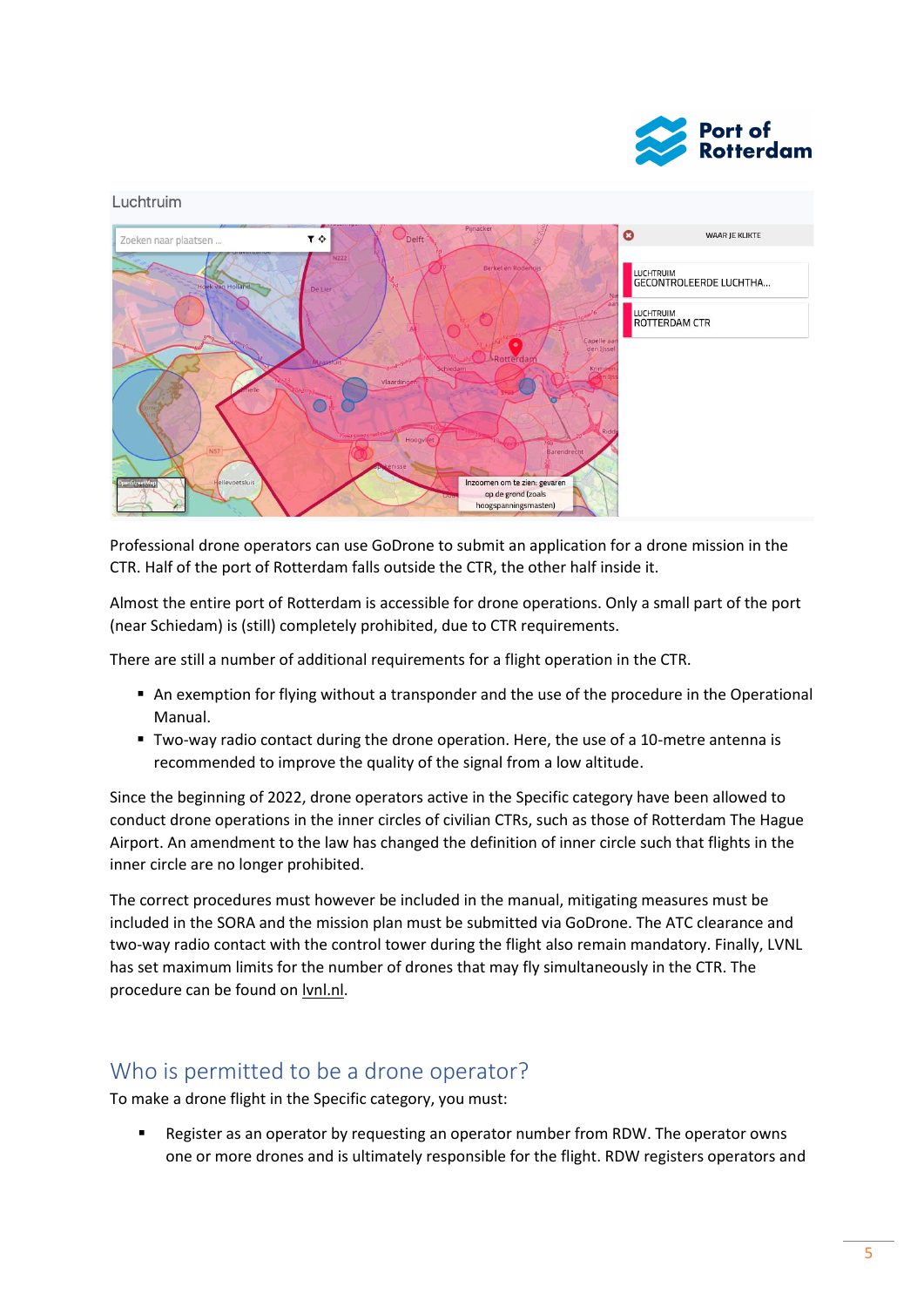

pilots and shares this data with the other European countries. This is part of the intended open market in Europe for drone operators.

- The pilot must apply for a pilot's licence. The pilot is the person who flies his own or someone else's aircraft. In addition to the A1/A2/A3 pilot licences, additional competences are required for the Specific category. These competences can be tested at a number of designated flying schools in the Netherlands.
- The operator number must be visibly attached to the drone so that it is traceable. Transmission of the operator number is not yet required, but this will be mandatory in Europe in the future (2023/2024).
- Have obtained an operating permit from the ILT, or a LUC (Light UAS operator Certificate). With a LUC, permit-holders are permitted to perform risk assessments and operations without prior approval from ILT.
- Be at least 16 years old.

## <span id="page-5-0"></span>How to apply for a flight authorisation

#### <span id="page-5-1"></span>Operating permit

For a flight in the Specific category, an 'operating permit for unmanned aircraft' must be requested from the Dutch Human Environment and Transport Inspectorate (ILT) by means of an application form. The party applying for an operating permit must be registered as an operator with RDW. A risk assessment must be conducted before the application. The applicant must enclose the following with the application:

- The assessment of the flight operation risks. This may be a Specific Operations Risk Assessment (SORA) or a Pre-defined Risk Assessment (PDRA)
- A Concept of Operations (CONOPS), a description of the type of aerial work.
- An Operational Handbook (OH) that is specifically tailored to the organisation, aerial work and risk analysis.

ILT assesses the application for completeness and may request additional information. There is a charge for the operating permit; this charge is specified in Article 19 o[f the Dutch Aviation Tariffs](https://wetten.overheid.nl/BWBR0023145/)  [Regulation 2008 in Article 18a](https://wetten.overheid.nl/BWBR0023145/). The cost of applying for a permit varies from €1,248.00 to €7,488.00 and depends on the risk profile.

The risk assessment is required in order to apply for a permit once for an operation type and a range of drones. The permit is then valid for an indefinite period. ILT conducts audits at the offices of these operators. Examples of 'operation types' include:

| Description                                                                                                   | UAS sign                                | Airspace         | Max.<br>altitude                | OPS type     | Ground surface                     |
|---------------------------------------------------------------------------------------------------------------|-----------------------------------------|------------------|---------------------------------|--------------|------------------------------------|
| Inspections in sparsely populated<br>areas, agricultural areas, nature<br>reserves, no airports               | $<700J$ ,<br>$<$ 1 metre,<br>$<$ 4 $kg$ | Uncontrolled (G) | 120 m.<br><b>AGL</b>            | <b>BVLOS</b> | Lightly populated                  |
| Above densely populated areas with<br>persons concerned during inspections<br>within 30 m. of object/building |                                         | Uncontrolled (G) | $120 \text{ m}$ .<br><b>AGL</b> | <b>VLOS</b>  | Populated, controlled<br>territory |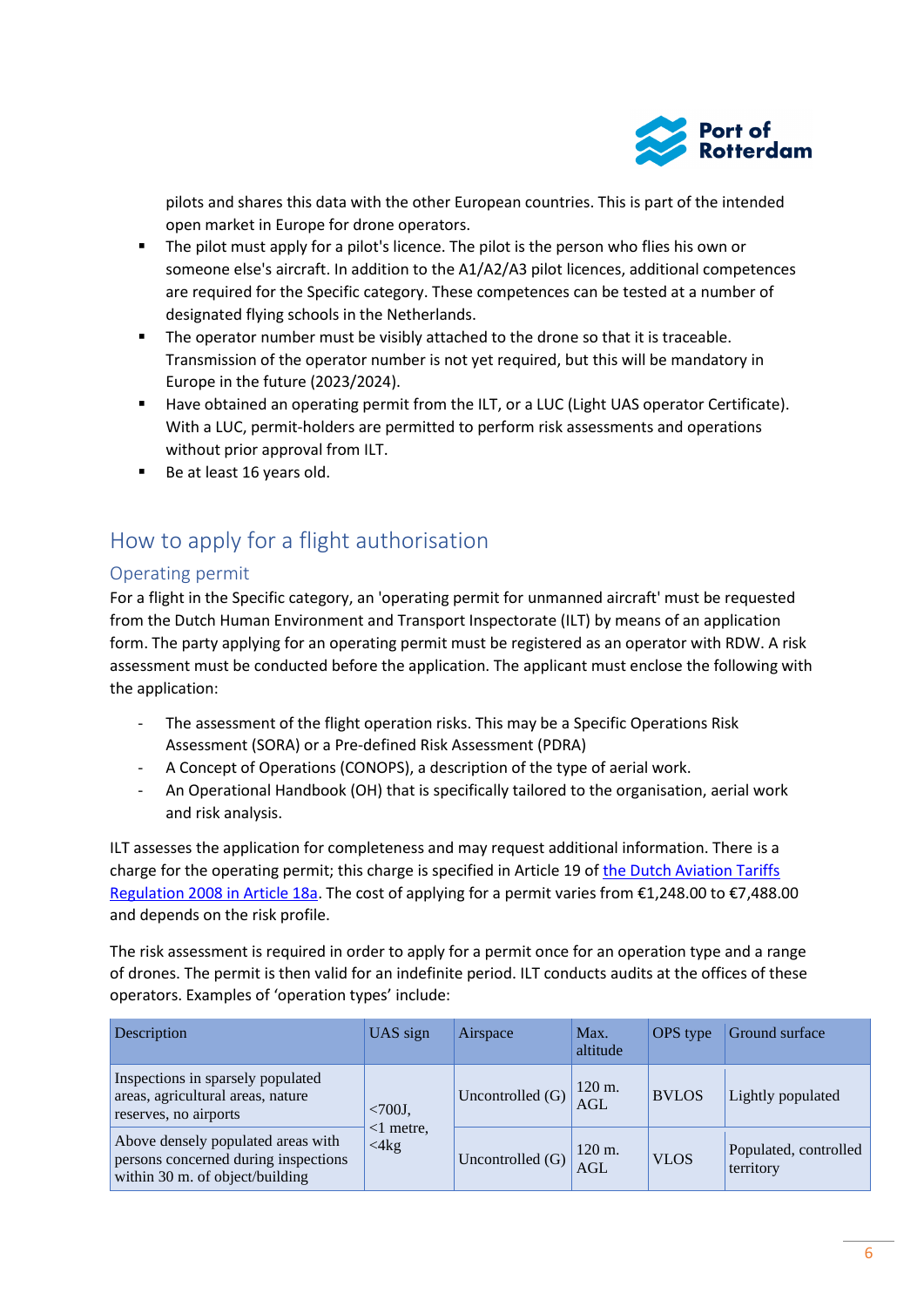

#### <span id="page-6-0"></span>Light UAS Operator Certificate (LUC)

The Light UAS Operator Certificate (LUC) gives organisations the opportunity to assess the risks of their flights themselves. An approval from ILT for conducting (new) flights is then no longer necessary. With an LUC, an organisation can approve its own flights; for example, as part of a standard scenario (STS), a SORA or a Pre-defined Risk Assessment (PDRA). The process of becoming a LUC operator is quite complicated. It is preceded by a long period in which ILT gains confidence in the organisation through audits. A LUC is issued up to a certain risk profile. The operator then enjoys privileges and can independently develop and deploy new SORAs and PDRAs.

For more information and to submit an application, see; [Light UAS Operator Certificate \(LUC\) -](https://www.ilent.nl/onderwerpen/drones/categorie-specifiek/light-uas-operator-certificate-luc) ILT

#### <span id="page-6-1"></span>Standard Scenarios (STS) and PDRAs

Standard Scenarios (STS) or PDRAs can be used to reduce the workload for drone operators. Both PDRAs and Standard Scenarios are based on the risk analysis that has been agreed in Europe: the SORA. Operators then do not have to make a new risk assessment for each type of flight, except if a flight presents a risk that is not yet included in the standard scenario. Standard Scenarios differ from PDRAs in that the former are fully European. They apply to all countries. PDRAs can be either national or European. The Netherlands can therefore develop national PDRAs and declare them applicable that are not necessarily usable in other countries.

There are currently four European PDRAs available and deployable and one national PDRA (NL-PDRA-01 Remote Operations). The European Standard Scenarios may only be declared from 2 December 2023. They will be published on the EASA website in the **Easy Access Regulations**.

A number of national PDRAs may still be developed, such as for autonomous flights in heavy industrial areas. These PDRAs make it easier for drone operators and mean that there is no need to 'reinvent the wheel'. This type of standardisation also makes drone operations safer. In addition, further guidelines may be drawn up for certain zones, as has already been done for the Natura 2000 areas.

As the Port of Rotterdam Authority, we are happy to support these developments by developing the guidelines and/or conditions for seaports together with the government, seaports and operators.

## <span id="page-6-2"></span>The principle behind flight permissions

If a drone operator wants to fly into the port, it must declare a PDRA or perform a specific operations risk assessment (SORA) himself. This is a method that is laid down in EU law, which prescribes in detail the precise risks of the intended flight operation and what the operator is doing to reduce those risks to an acceptable level. It is therefore not based on prescribed regulations that drones must follow but on safety objectives that must be achieved.

What makes the flight of a drone safe or not is determined, among other things, by the risk of accidents the moment a drone crashes. Drones flying in the port are subject to certification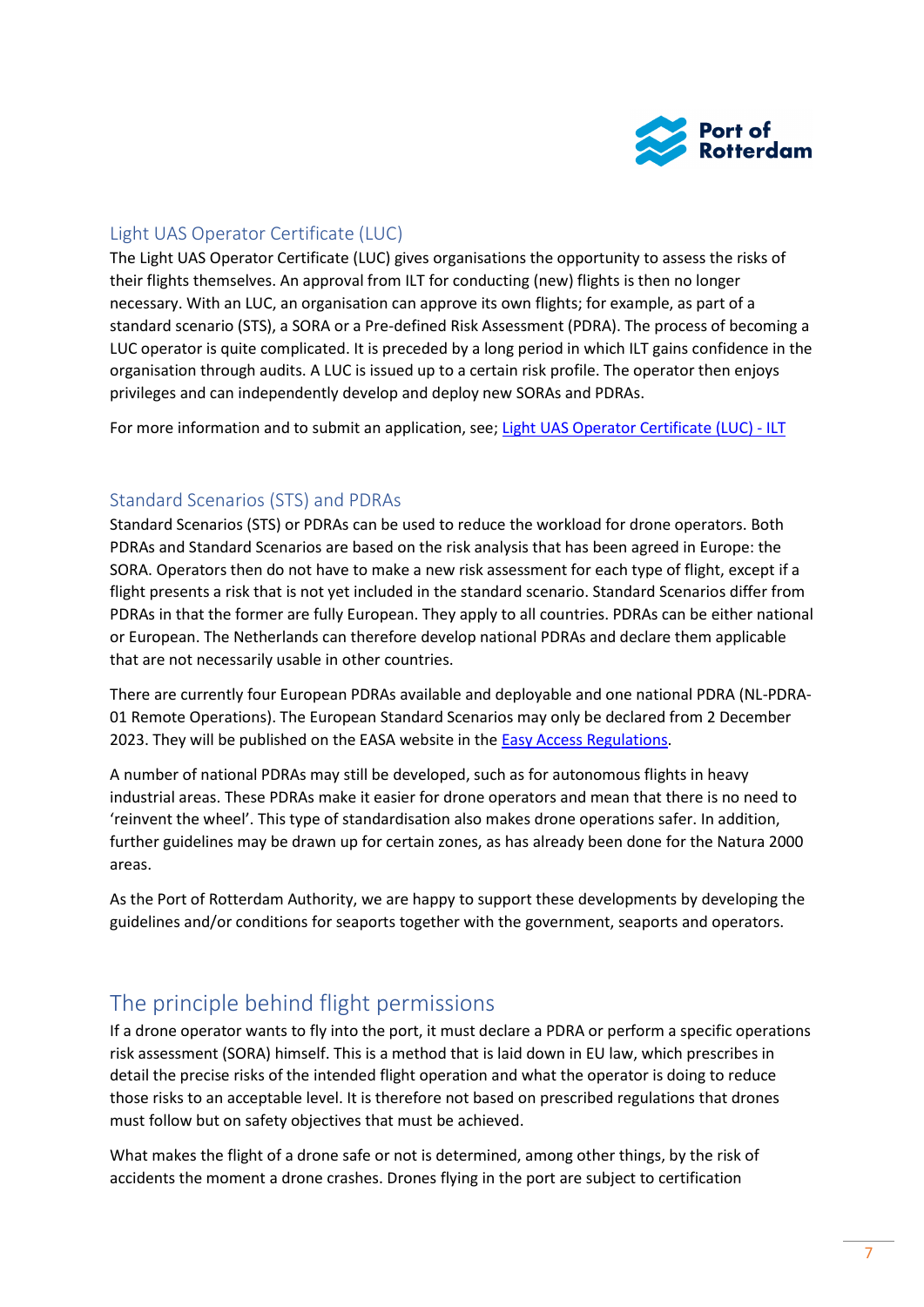

requirements for the suppliers. Drone operators perform test flights in advance and are careful with software updates. However, sometimes things go wrong: drones are not manufactured as technically redundant as in manned aviation, and the software can sometimes contain errors. However, the majority of accidents in recent years have been caused by human error, such as the pilot being distracted by a nearby accident. Due to the relatively low weight, the risk of damage or injury is fortunately small. For this reason, drones are classified into different weight classes. The heavier the drone, the greater the measures required to prevent damage on the ground.

The second risk factor is a mid-air collision with a manned aircraft. This risk is reduced by means of agreed procedures for flying in military and civilian airspace. In both cases, there is contact between air traffic control and the drone operator. Without this contact, flying in the so-called CTRs is highrisk.

## <span id="page-7-0"></span>More about the SORA methodology

The methodology for describing the extent of the risks and the method of mitigation has been largely standardised by the EU and is called the 'Specific Operations Risk Assessment'. Drone operators use this methodology to perform their risk assessment for operations in the Specific category. The outcome determines the risk class of the intended drone operation. A SORA is required when applying for an operating permit from ILT.

The SORA method has 10 prescribed steps and starts with the technical description and weight of the aircraft and the exact description of the intended flight operation. The ground risk class (GRC) and air risk class (ARC) are determined on the basis of this information. They are then combined to calculate the risk class of the flight, which is indicated in a SAIL class (Specific Assurance and Integrity Level). SAIL classes run from I to VI and determine the Operational Safety Objectives (OSOs) that are set for the operation and the operator; less robustness is required for a low SAIL than for a high SAIL.

In the final step for the SORA, the risk to areas that border on the operational volume on the ground and adjacent airspace must be examined in the event of a possible loss of control over the flight operation.

The SAIL class is the starting point for the application for flight permission to ILT and already gives an indication of how successful that application will be. In general, the higher the SAIL class, the more measures must be taken in order to perform the flight safely.

So far, only flights up to SAIL class IV are eligible for approval. SAIL classes V and VI will only be permitted after U-space (air traffic control system) is operational, but SAIL class II is sufficient for the vast majority of current drone operations.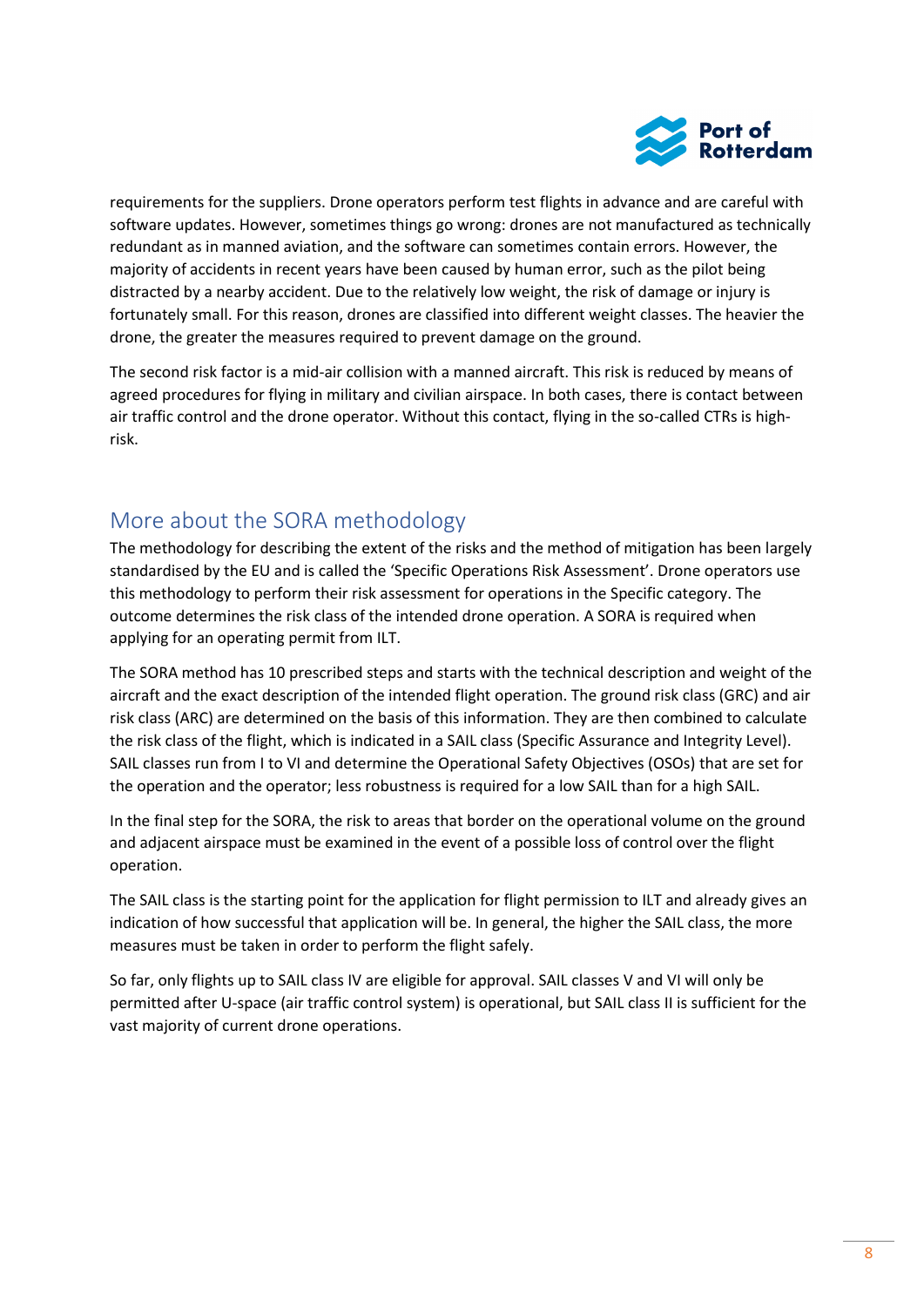

## <span id="page-8-0"></span>Support for risk assessments and requests for permission

There are a number of companies that can help operators write a SORA and apply for a permit:

- [Drone consultancy](https://droneconsultancy.nl/)
- [Airhub](https://www.airhub.app/)
- [Dutch Drone Academy](https://www.dutchdroneacademy.com/)
- [Drone Flight Company](https://www.droneflightcompany.com/)
- [Airpass](https://airpass.nu/)

Several companies have developed a tool to determine the SORA. In all cases, the operator must independently provide evidence in order to receive approval from ILT. A tool speeds up the process, but it is not enough to be able to use a SORA for an application.

Tools are provided by [Airhub,](https://www.airhub.app/online-sora-tool) [EUROUSC](https://www.eurousc.nl/drone-software) an[d SAMWISE.](https://www.online-sora.com/)

## <span id="page-8-1"></span>Operational regulations for flying over industrial areas and ports

There are currently no European 'agreements' in the form of PDRAs or STSs for flying over industrial areas in ports. In the Netherlands, however, drone operators use similar procedures for these areas. These procedures have been approved by ILT but may differ for each operator. In general, it can be concluded that operators must contact the manager/owner of the land as well as the party responsible for safety in the Operational Volume.

Given the new method of risk-based regulation, there are therefore no firm agreements about the maximum flight altitude or the distance that must be maintained from critical infrastructure or areas with hazardous substances. The details depend on the Operational Manual and the operator's permit. However, procedures for flying in secured airspace (CTRs) have been agreed with the LVNL (Air Traffic Control the Netherlands) and **MLA (Military Aviation Authority)**.

The port of Rotterdam also has Natura2000 areas. In these areas, specific conditions based on nature conservation regulations apply in certain seasons. To fly in a Natura2000 area, permission from the site manager is required. A special flyer has been developed for these areas, which can be downloaded [here.](https://www.dronewatch.nl/wp-content/uploads/2020/10/RWS-stroomschema-professionele-dronevlieger-Natura-2000-scaled.jpg)

# <span id="page-8-2"></span>Permission for take-off and landing

If the drone takes off and lands from a public area, the Port of Rotterdam Authority must grant permission for that area to be used for that purpose. Permission can be requested at [toestemmingsverlening@portofrotterdam.com;](mailto:toestemmingsverlening@portofrotterdam.com) the applicant will be asked to produce a number of documents.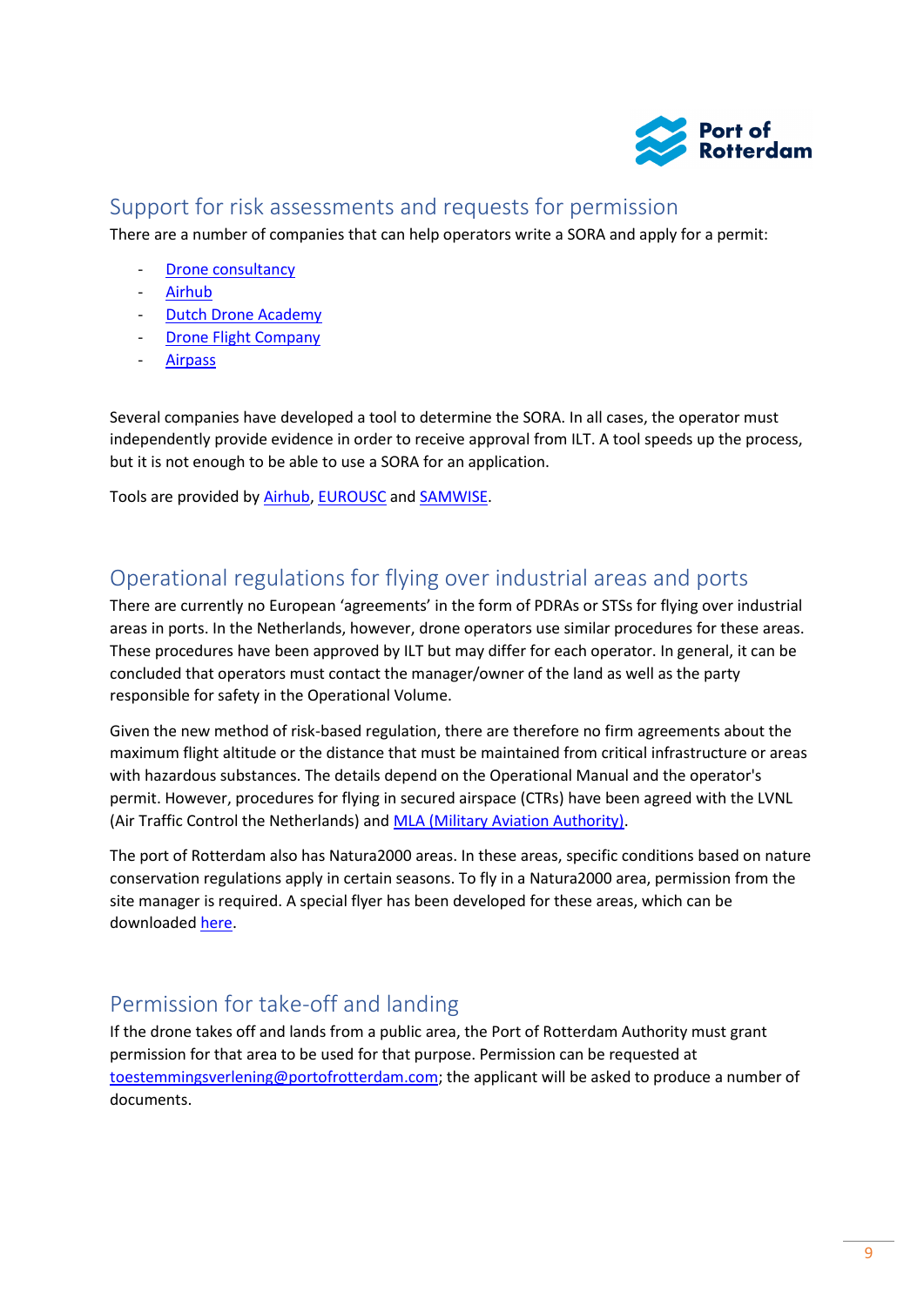

## <span id="page-9-0"></span>Notification to the Port Coordination Centre

Drone flights can be reported to the HCC, Port Coordination Centre, on tel.no. +31 (0)10 2521000 or at [HCC@portofrotterdam.com.](mailto:HCC@portofrotterdam.com) This notification is not aimed at seeking permission, but it does ensure that questions about the flights arriving at the HCC can be answered in the affirmative. Plannable deployment preferably 24 hours in advance by e-mail. Deployment for incidents by telephone. Useful information: where, when and for which purpose is the drone being flown, which operator is making the flights and for which client.

## <span id="page-9-1"></span>Difference between automatic and autonomous flights

The legislation makes a distinction between automatic and autonomous flights.

An autonomous drone can perform a safe flight without the intervention of a pilot. It does this using artificial intelligence, which permits it to deal with all kinds of unforeseen and unpredictable emergencies. This is different to automatic operations, where the drone flies predetermined routes that are defined by the drone operator before the flight starts. For these types of operations, it is essential that the remote pilot takes over control of the drone in order to intervene in the event of unforeseen events for which the drone has not been programmed.

Automatic drones are permitted in all categories. For automatic flights, the pilot continues to oversee the flight and can still intervene if something goes wrong. In the future, autonomous drones will only be permitted in the Specific and Certified category.

## <span id="page-9-2"></span>Drone certification

Up to now, the certification of drones was mandatory in the Netherlands. This is different under EU regulations. Up to SAIL class II, an examination is not required to fly in the Specific category. The risk profile is low enough for this, and the risk is sufficiently compensated by other measures. It is not yet possible to say specifically which devices will or will not receive an EASA type certification (T/C). That depends on the SAIL class, which in turn depends not only on the weight but also on the airspeed and the wing-span and type of operation. From SAIL class III upward, ILT may request this through EASA. Important: this is not done through the operator but through the supplier of the drone.

Operators flying in the Specific category will have to submit a declaration to the ILT about the reliability of their aircraft.

#### <span id="page-9-3"></span>Insurance

For flying with a drone, according to Regulation EC 785/2004, liability insurance for physical or material damage to third parties of at least €750,000 is mandatory. Drone operators take out special drone insurance for this, because normal insurance policies do not cover drones. In the Netherlands, a number of insurers specialise in drones, such as Coverdrone.